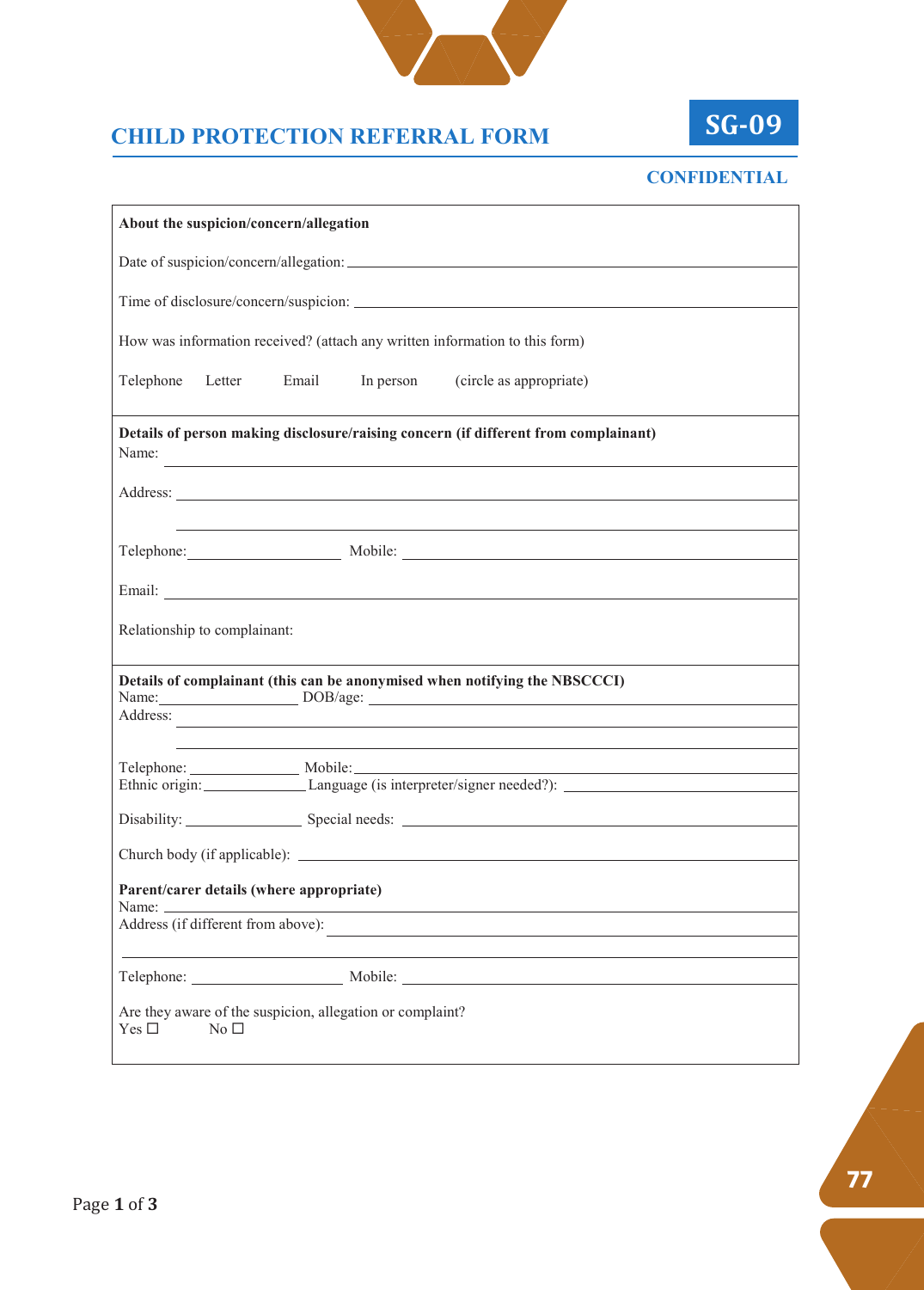

| <b>Details of respondent</b>                                          |                                                                                                                       |
|-----------------------------------------------------------------------|-----------------------------------------------------------------------------------------------------------------------|
| Address:                                                              |                                                                                                                       |
|                                                                       | <u> 1989 - Johann Stoff, deutscher Stoff, der Stoff, der Stoff, der Stoff, der Stoff, der Stoff, der Stoff, der S</u> |
|                                                                       |                                                                                                                       |
|                                                                       |                                                                                                                       |
|                                                                       |                                                                                                                       |
|                                                                       | Position in Church body:                                                                                              |
|                                                                       | Address at time of incident:                                                                                          |
|                                                                       |                                                                                                                       |
|                                                                       | Current contact with children if known (e.g. sits on board of governors of school, runs youth activities, etc.):      |
|                                                                       |                                                                                                                       |
| Any additional information:                                           |                                                                                                                       |
|                                                                       |                                                                                                                       |
|                                                                       |                                                                                                                       |
|                                                                       | ,我们也不会有什么。""我们的人,我们也不会有什么?""我们的人,我们也不会有什么?""我们的人,我们也不会有什么?""我们的人,我们也不会有什么?""我们的人                                      |
|                                                                       |                                                                                                                       |
| Details of concern, allegation or complaint                           |                                                                                                                       |
| child/complainant know this referral is being made?)                  | (Include dates/times and location the incident occurred, and any witnesses, if known. Does the                        |
|                                                                       |                                                                                                                       |
|                                                                       |                                                                                                                       |
|                                                                       |                                                                                                                       |
|                                                                       |                                                                                                                       |
| Referral to the statutory authorities                                 |                                                                                                                       |
| Has the matter been referred to the statutory authorities?            |                                                                                                                       |
| Yes $\Box$<br>No <sub>1</sub>                                         |                                                                                                                       |
| explain why the matter was not referred to the statutory authorities. | If the answer to the question above is yes, please complete the details below. If the answer is no, please            |
|                                                                       |                                                                                                                       |
| Tusla                                                                 | Gardaí                                                                                                                |
|                                                                       |                                                                                                                       |
|                                                                       | Name of person it was referred to:                                                                                    |
|                                                                       |                                                                                                                       |
| Address: No. 1998                                                     |                                                                                                                       |
|                                                                       |                                                                                                                       |
|                                                                       |                                                                                                                       |
|                                                                       | Email: and the contract of the contract of the contract of the contract of the contract of the contract of the        |